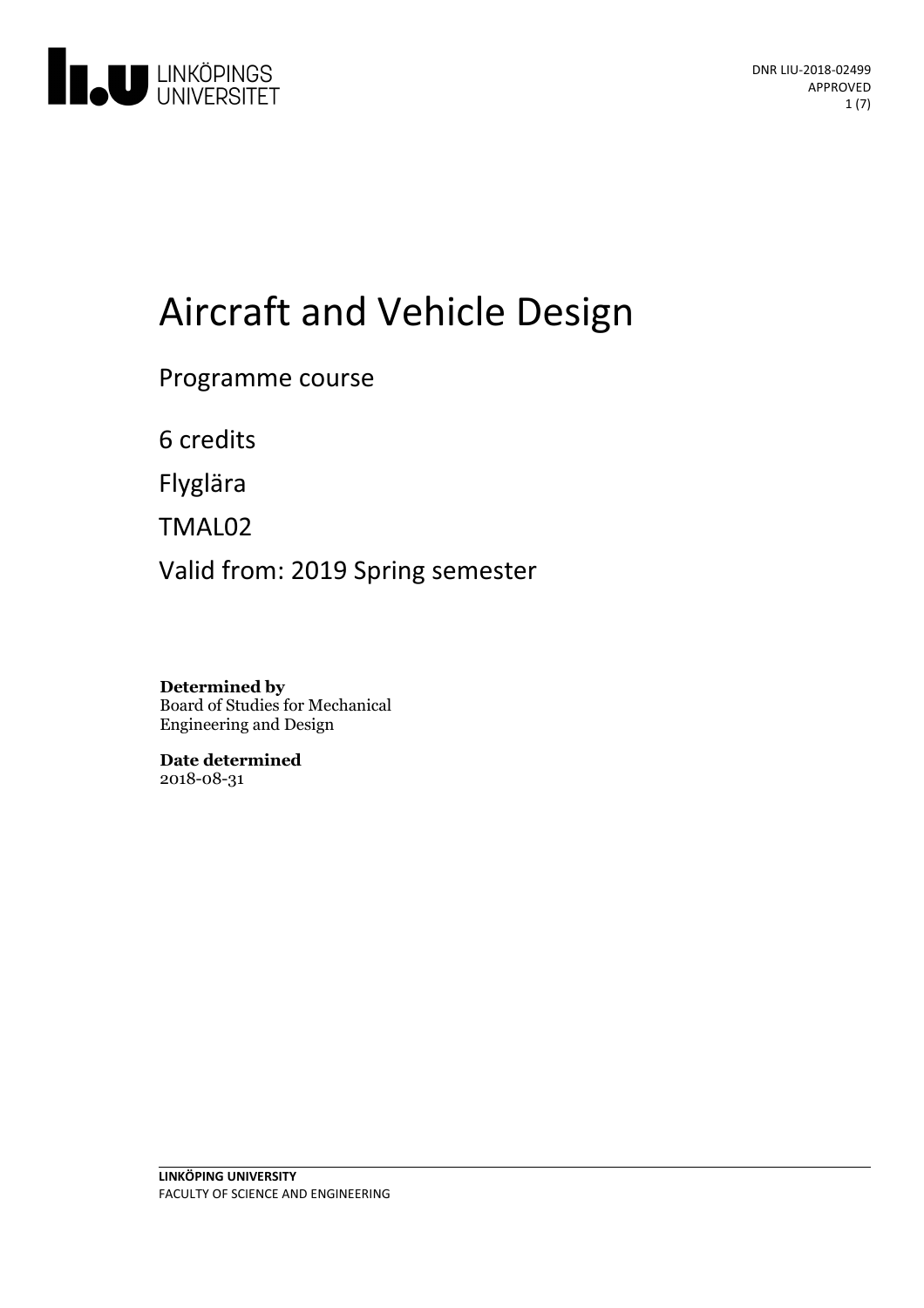# Main field of study

Aeronautical Engineering, Mechanical Engineering

# Course level

First cycle

### Advancement level

 $G<sub>2</sub>X$ 

# Course offered for

- Master's Programme in Aeronautical Engineering
- Master's Programme in Mechanical Engineering
- Mechanical Engineering, B Sc in Engineering
- Mechanical Engineering, M Sc in Engineering

# Entry requirements

Note: Admission requirements for non-programme students usually also include admission requirements for the programme and threshold requirements for progression within the programme, or corresponding.

# Prerequisites

Applied Mechanics and Heat Transfer, Machine Elements, Solid Mechanics, Engineering Materials

# Intended learning outcomes

The course gives fundamental knowledge and understanding of the factors that affects the configuration and dimensioning of an aeroplane.

### Course content

- Lift and how lift is produced
- Drag and drag calculations
- Propulsion: different ways of producing thrust
- Performance and performance calculations
- Stability and control
- Different aircraft configurations and why they look the way they do
- Basics on aircraft dimensioning

# Teaching and working methods

The teaching consists of lectures, lessons and laborations.

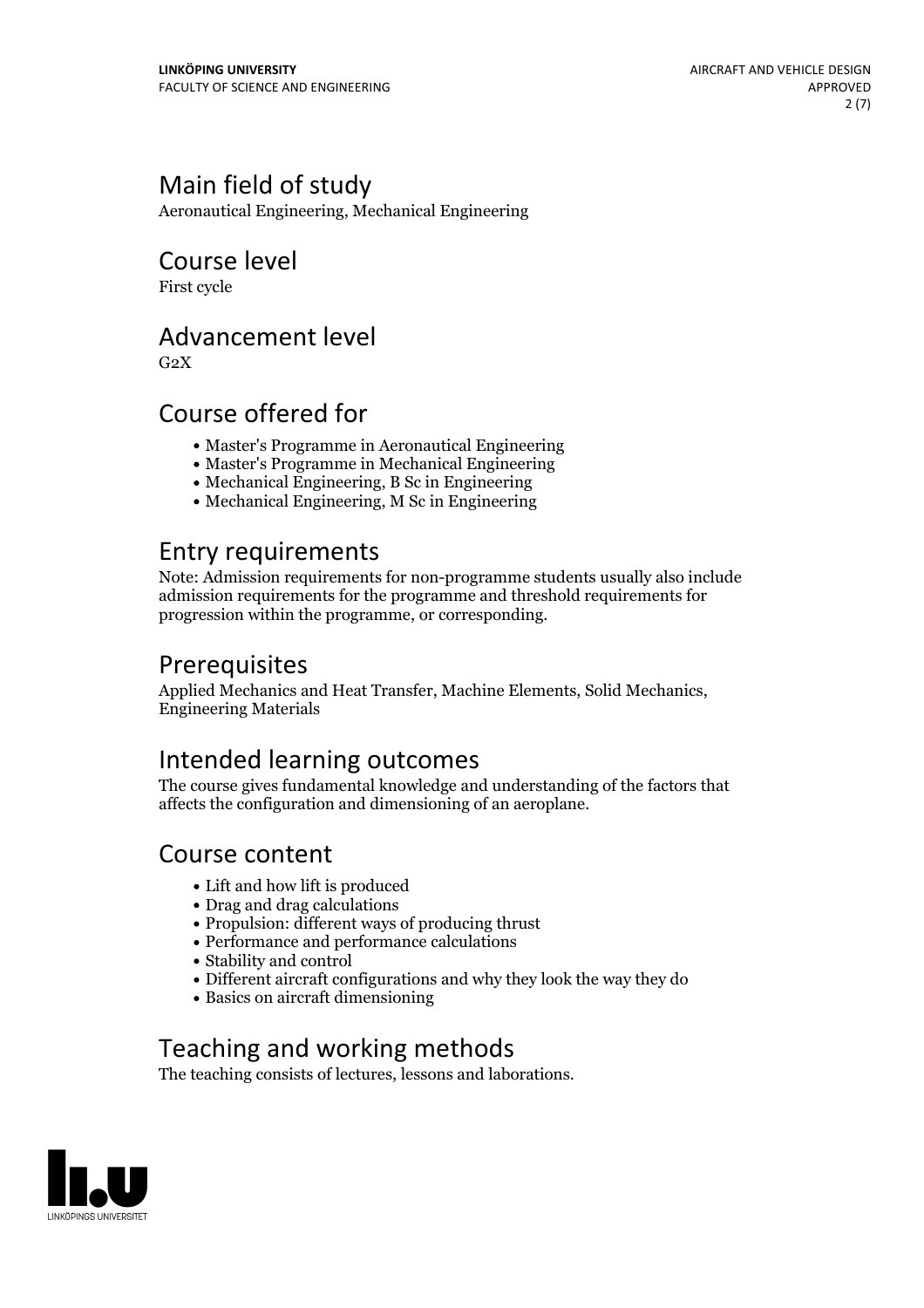# Examination

| TEN <sub>3</sub> | Written examination | 3 credits | U, 3, 4, 5 |
|------------------|---------------------|-----------|------------|
| LAB2             | Laboratory work     | 2 credits | U.G        |
| UPG <sub>2</sub> | Assignments         | 1 credits | U.G        |

### Grades

Four-grade scale, LiU, U, 3, 4, 5

### Department

Institutionen för ekonomisk och industriell utveckling

#### Director of Studies or equivalent Mikael Axin

### Examiner

Ingo Staack

### Education components

Preliminary scheduled hours: 42 h Recommended self-study hours: 118 h

# Course literature

#### **Books**

Anderson, John David, *Introduction to flight* 8th International Student Edition ISBN: 9780071263184

#### **Compendia**

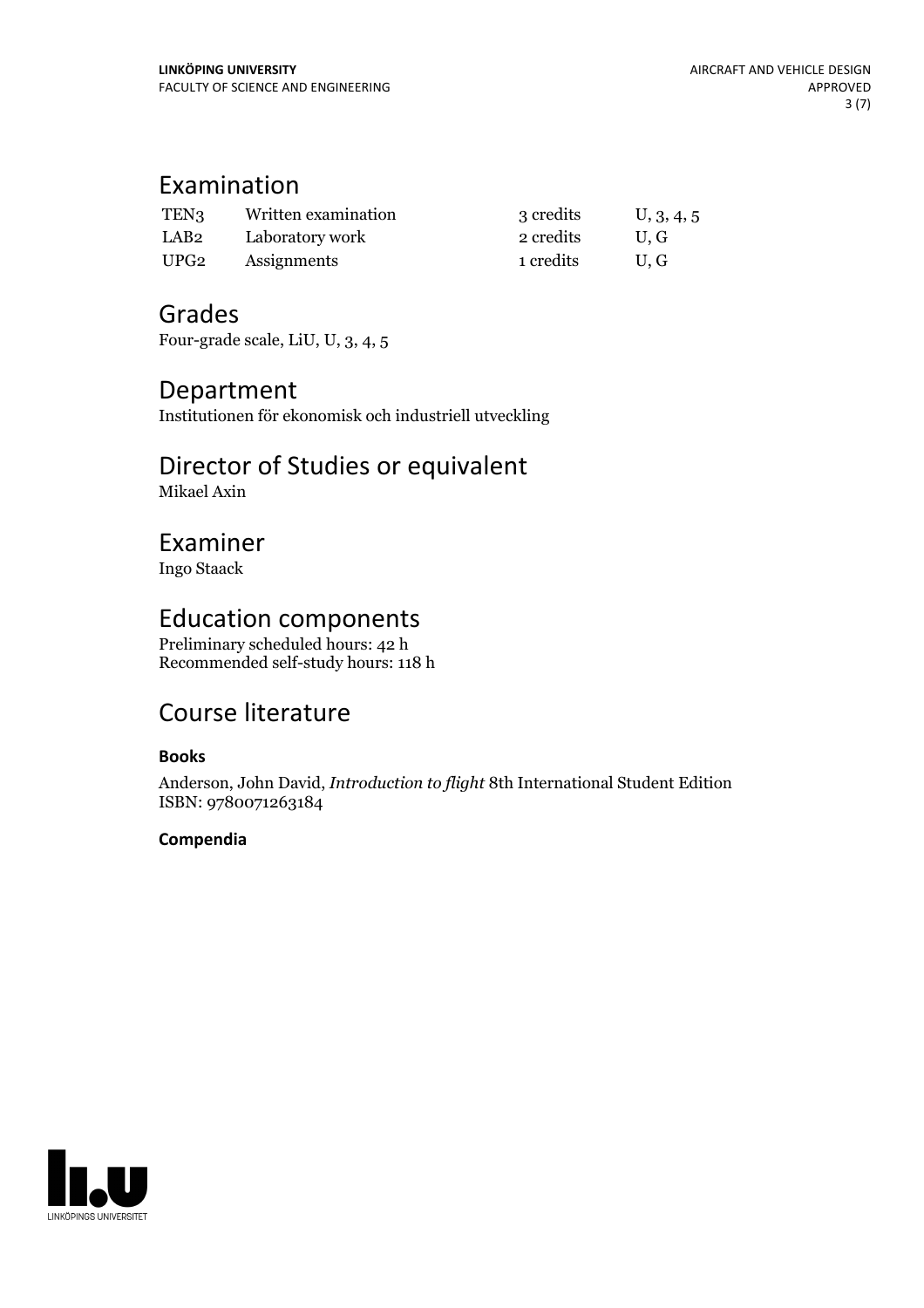# **Common rules**

### **Course syllabus**

A syllabus has been established for each course. The syllabus specifies the aim and contents of the course, and the prior knowledge that a student must have in order to be able to benefit from the course.

### **Timetabling**

Courses are timetabled after a decision has been made for this course concerning its assignment to a timetable module. A central timetable is not drawn up for courses with fewer than five participants. Most project courses do not have a central timetable.

#### **Interrupting a course**

The vice-chancellor's decision concerning regulations for registration, deregistration and reporting results (Dnr LiU-2015-01241) states that interruptions in study are to be recorded in Ladok. Thus, all students who do not participate in a course for which they have registered must record the interruption, such that the registration on the course can be removed. Deregistration from <sup>a</sup> course is carried outusing <sup>a</sup> web-based form: www.lith.liu.se/for-studenter/kurskomplettering?l=sv.

### **Cancelled courses**

Courses with few participants (fewer than 10) may be cancelled or organised in a manner that differs from that stated in the course syllabus. The board of studies is to deliberate and decide whether a course is to be cancelled orchanged from the course syllabus.

### **Regulations relatingto examinations and examiners**

Details are given in a decision in the university's rule book: http://styrdokument.liu.se/Regelsamling/VisaBeslut/622678.

### **Forms of examination**

#### **Examination**

Written and oral examinations are held at least three times a year: once immediately after the end of the course, once in August, and once (usually) in one of the re-examination periods. Examinations held at other times are to follow a decision of the board of studies.

Principles for examination scheduling for courses that follow the study periods:

courses given in VT1 are examined for the first time in March, with re-

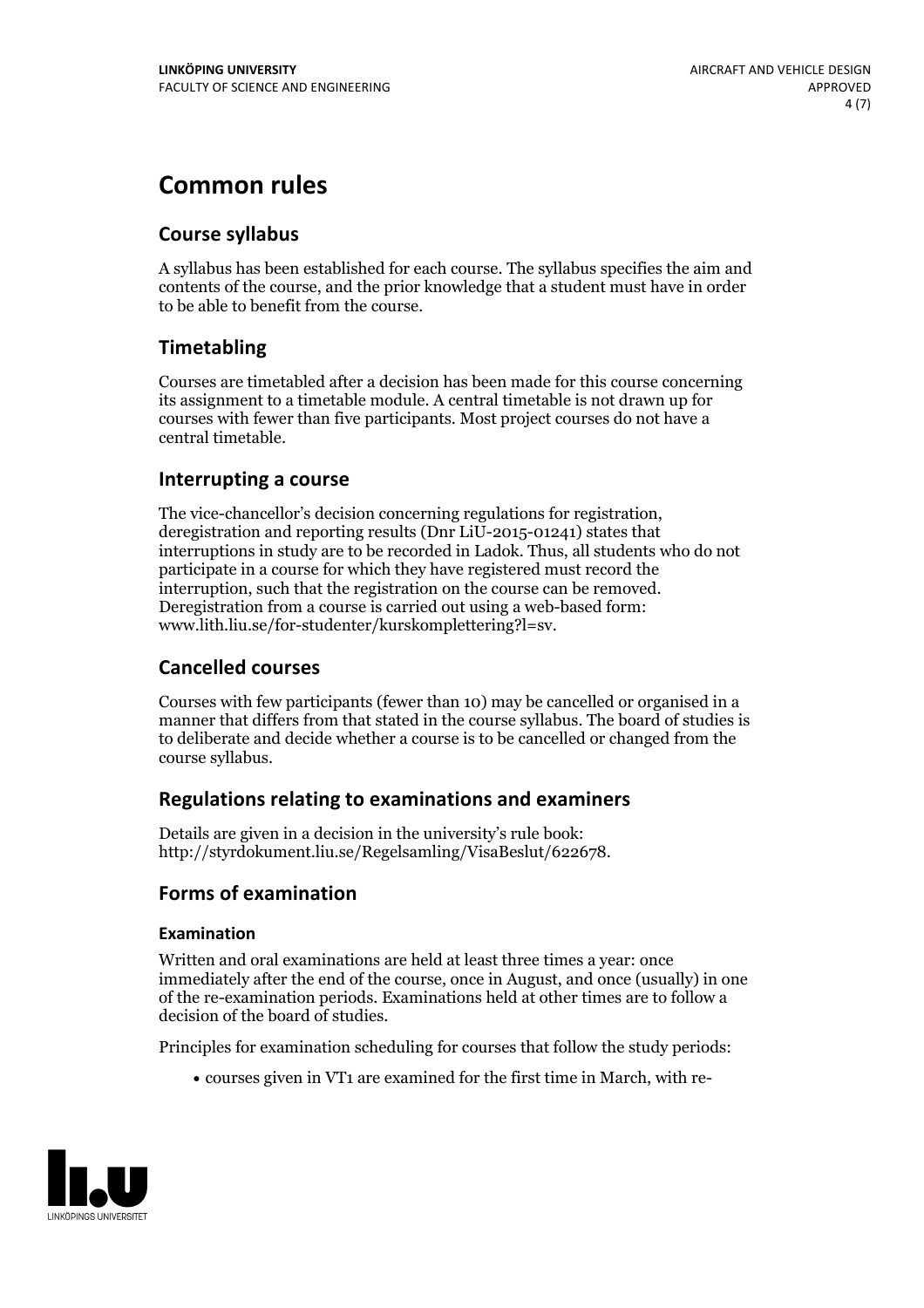examination in June and August

- courses given in VT2 are examined for the first time in May, with re-examination in August and October
- courses given in HT1 are examined for the first time in October, with re-examination in January and August
- courses given in HT2 are examined for the first time in January, with re-examination at Easter and in August.

The examination schedule is based on the structure of timetable modules, but there may be deviations from this, mainly in the case of courses that are studied and examined for several programmes and in lower grades (i.e. 1 and 2).

- Examinations for courses that the board of studies has decided are to be held in alternate years are held only three times during the year in which
- the course is given.<br>• Examinations for courses that are cancelled or rescheduled such that they are not given in one or several years are held three times during the year that immediately follows the course, with examination scheduling that corresponds to the scheduling that was in force before the course was cancelled or rescheduled.<br>• If teaching is no longer given for a course, three examination occurrences
- are held during the immediately subsequent year, while examinations are at the same time held for any replacement course that is given, or alternatively in association with other re-examination opportunities. Furthermore, an examination is held on one further occasion during the next subsequent year, unless the board of studies determines otherwise.<br>• If a course is given during several periods of the year (for programmes, or
- on different occasions for different programmes) the board orboards of studies determine together the scheduling and frequency of re-examination occasions.

#### **Registration for examination**

In order to take an examination, a student must register in advance at the Student Portal during the registration period, which opens 30 days before the date of the examination and closes 10 days before it. Candidates are informed of the location of the examination by email, four days in advance. Students who have not registered for an examination run the risk of being refused admittance to the examination, if space is not available.

Symbols used in the examination registration system:

- \*\* denotes that the examination is being given for the penultimate time.
- \* denotes that the examination is being given for the last time.

#### **Code of conduct for students during examinations**

Details are given in a decision in the university's rule book: http://styrdokument.liu.se/Regelsamling/VisaBeslut/622682.

#### **Retakes for higher grade**

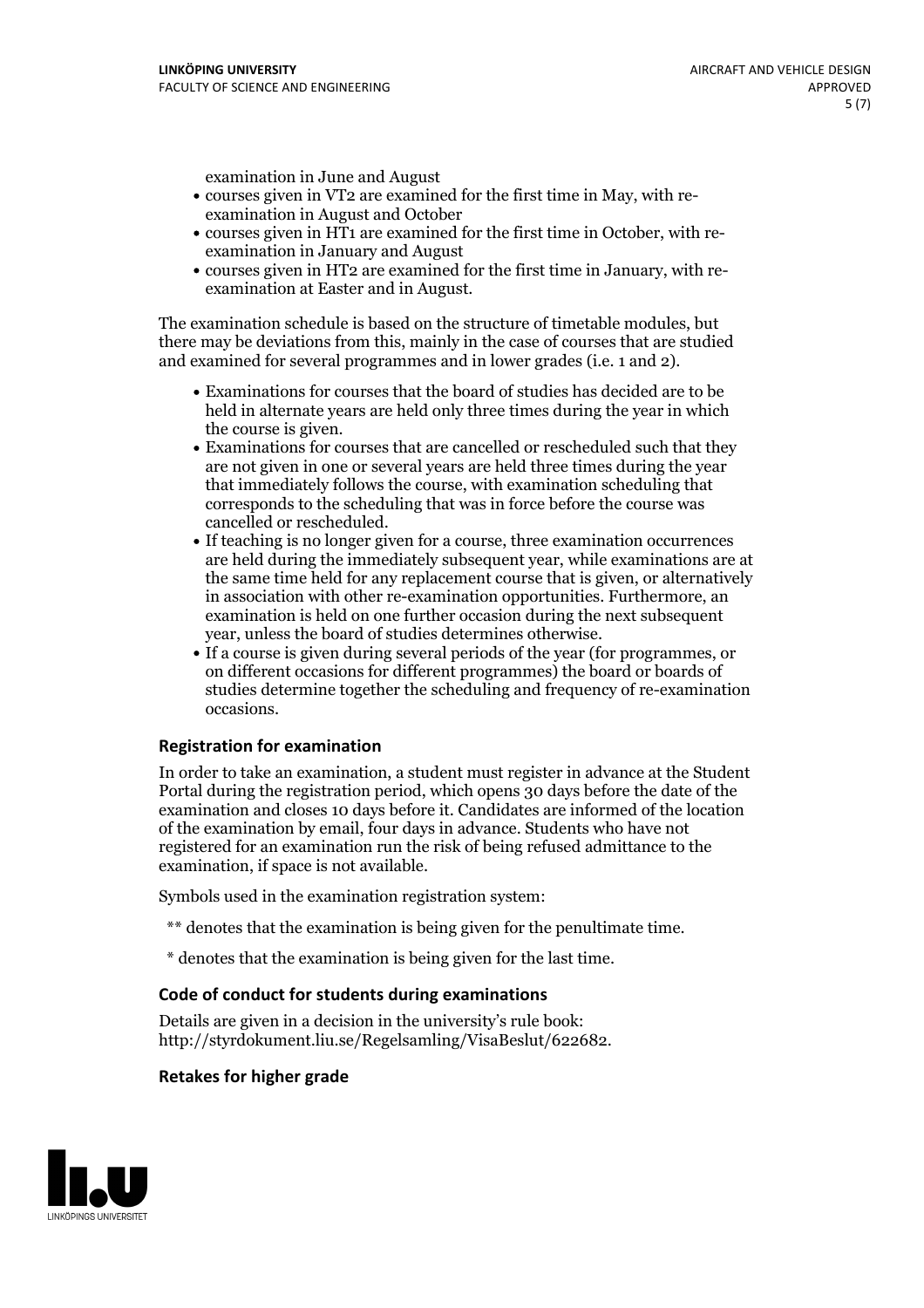Students at the Institute of Technology at LiU have the right to retake written examinations and computer-based examinations in an attempt to achieve a higher grade. This is valid for all examination components with code "TEN" and "DAT". The same right may not be exercised for other examination components, unless otherwise specified in the course syllabus.

#### **Retakes of other forms of examination**

Regulations concerning retakes of other forms of examination than written examinations and computer-based examinations are given in the LiU regulations for examinations and examiners, http://styrdokument.liu.se/Regelsamling/VisaBeslut/622678.

#### **Plagiarism**

For examinations that involve the writing of reports, in cases in which it can be assumed that the student has had access to other sources (such as during project work, writing essays, etc.), the material submitted must be prepared in accordance with principles for acceptable practice when referring to sources (references or quotations for which the source is specified) when the text, images, ideas, data, etc. of other people are used. It is also to be made clear whether the author has reused his or her own text, images, ideas, data, etc. from previous examinations.

A failure to specify such sources may be regarded as attempted deception during examination.

#### **Attempts to cheat**

In the event of <sup>a</sup> suspected attempt by <sup>a</sup> student to cheat during an examination, or when study performance is to be assessed as specified in Chapter <sup>10</sup> of the Higher Education Ordinance, the examiner is to report this to the disciplinary board of the university. Possible consequences for the student are suspension from study and a formal warning. More information is available at https://www.student.liu.se/studenttjanster/lagar-regler-rattigheter?l=sv.

#### **Grades**

The grades that are preferably to be used are Fail (U), Pass (3), Pass not without distinction  $(4)$  and Pass with distinction  $(5)$ . Courses under the auspices of the faculty board of the Faculty of Science and Engineering (Institute of Technology) are to be given special attention in this regard.

- 1. Grades U, 3, 4, 5 are to be awarded for courses that have written
- examinations. 2. Grades Fail (U) and Pass (G) may be awarded for courses with <sup>a</sup> large degree of practical components such as laboratory work, project work and group work.

#### **Examination components**

- 
- 1. Grades U, 3, 4, <sup>5</sup> are to be awarded for written examinations (TEN). 2. Grades Fail (U) and Pass (G) are to be used for undergraduate projects and other independent work.